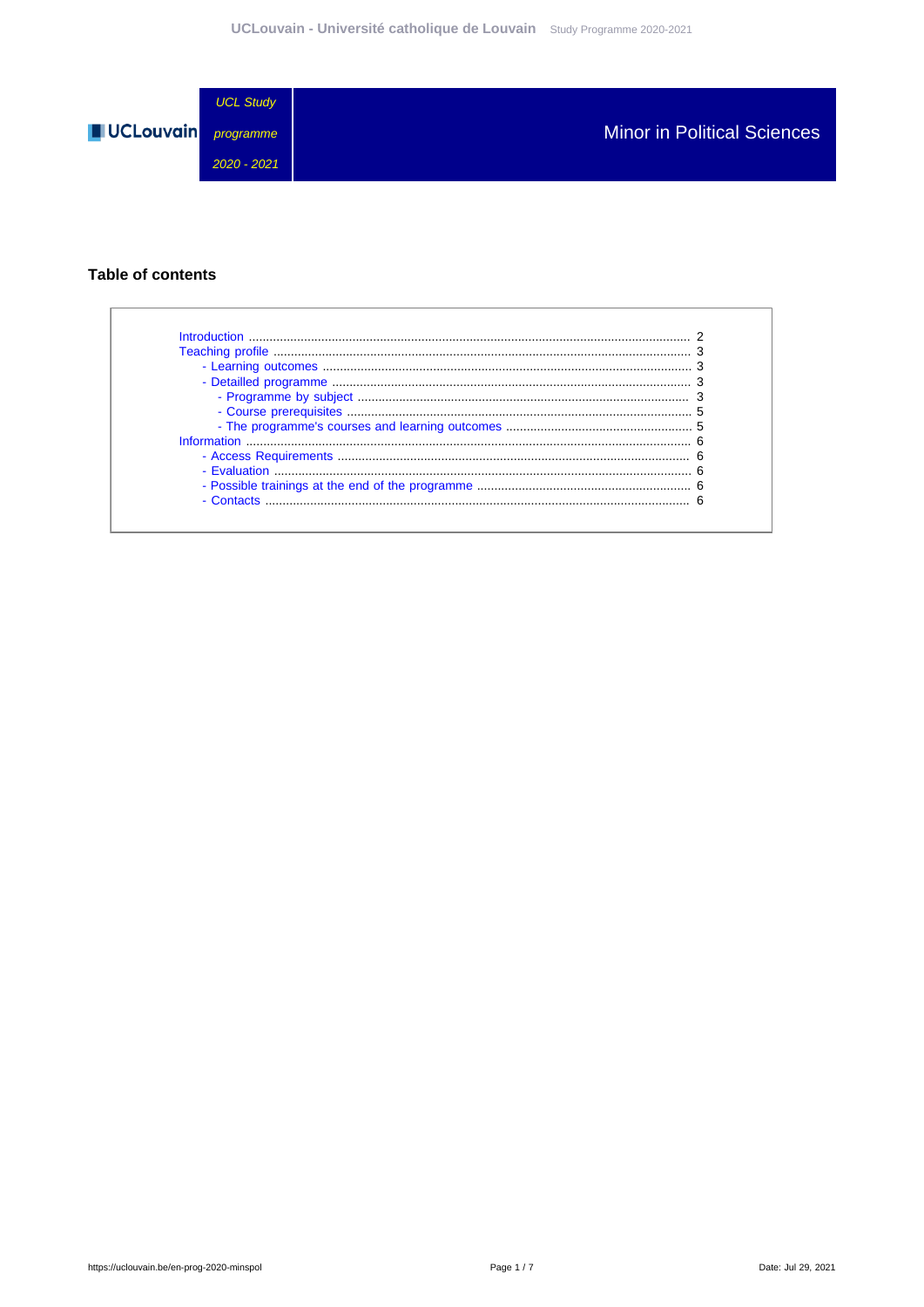<span id="page-1-0"></span>**MINSPOL - Introduction**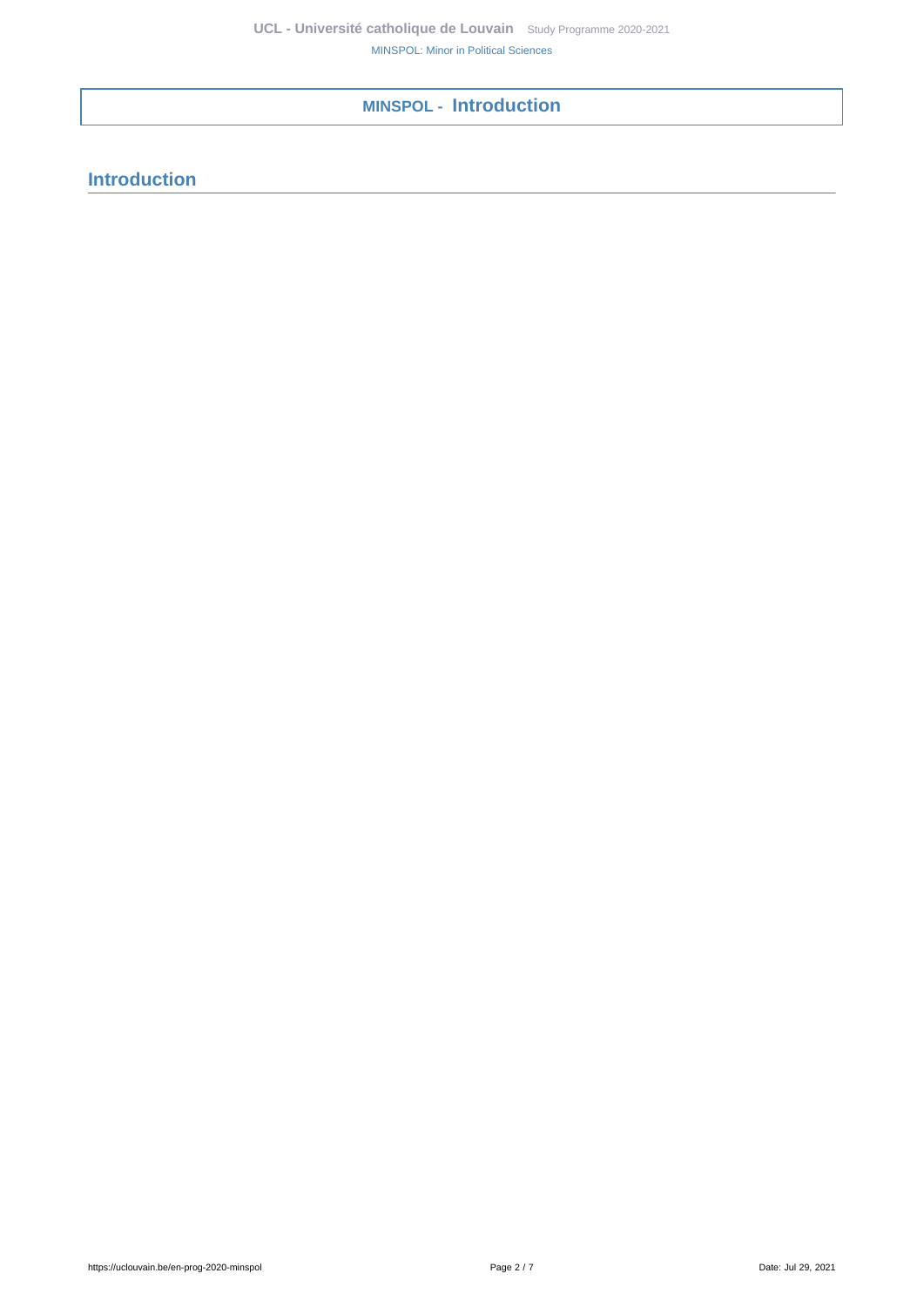# **MINSPOL - Teaching profile**

# <span id="page-2-1"></span><span id="page-2-0"></span>**Learning outcomes**

To give the student a better understanding of " politics ", through an introductory course covering the three core dimensions of politics (studied in greater depth in the baccalaureate in political science) :

- the way the state and its various institutions are run, the various actors and groups who compete to direct the running of public affairs, the attitudes and behavior of citizens, both in Belgium and in a comparative fashion;

- the major developments in international relations and institutions;

- public action : the role of public administration, public policy, relations between those in administration and citizens, the way public action is assessed

On successful completion of this programme, each student is able to :

1. Maîtriser, avec la rigueur exigée par les sciences politiques, les fondements théoriques (connaissances, concepts, outils, ...) qui constituent les prérequis indispensables dans une perspective de (ré)orientation vers le master en sciences politiques.

2. S'approprier et maitriser les fondements de la démarche de recherche scientifique (méthodologie de recherche) spécifique aux sciences politiques, prérequis indispensables dans une perspective de (ré)orientation vers le master en sciences politiques.

3. Faire preuve d'une capacité d'un mode de raisonnement spécifique aux sciences politiques avec rigueur.

4. Appréhender, questionner, analyser, discuter et résoudre une problématique des sciences politiques, en mobilisant les fondements disciplinaires et méthodologiques pertinents.

5. Développer un angle de lecture et une analyse critique et réflexive spécifiques aux sciences économiques

## <span id="page-2-2"></span>**Detailled programme**

#### <span id="page-2-3"></span>**PROGRAMME BY SUBJECT**

| <b>O</b> Mandatory                                                                       | <b>83 Optional</b>                             |  |  |  |  |
|------------------------------------------------------------------------------------------|------------------------------------------------|--|--|--|--|
| $\triangle$ Courses not taught during 2020-2021                                          | ⊘ Periodic courses not taught during 2020-2021 |  |  |  |  |
| ⊕ Periodic courses taught during 2020-2021                                               | Activity with requisites                       |  |  |  |  |
| Click on the course title to see detailed informations (objectives, methods, evaluation) |                                                |  |  |  |  |

|            | Year    |
|------------|---------|
|            | $2 \ 3$ |
| o Content: |         |

#### **Pour les bacheliers en Sociologie et anthropologie (30 credits)**

| O LPOLS1212 | Contemporary political regimes                                                           | <b>Claire Dupuy</b>                         | 30 <sub>h</sub> | 5 Credits | q2             | $X$ $X$    |
|-------------|------------------------------------------------------------------------------------------|---------------------------------------------|-----------------|-----------|----------------|------------|
| O LPOLS1223 | Theory of Organisations and Public Action                                                | David Aubin<br><b>Christian De Visscher</b> | 45h             | 5 Credits | q <sub>1</sub> | $X$ $X$    |
| O LPOLS1319 | Introduction to geopolitics                                                              | <b>Tanguy De</b><br>Wilde d'Estmael         | $30h+15h$       | 5 Credits | q <sub>1</sub> | <b>x x</b> |
| O LPOLS1320 | Introduction of the international relations                                              | <b>Michel Liegeois</b>                      | $30h+15h$       | 5 Credits | q2             | $x \times$ |
| O LPOLS1330 | Comparative approach to national and international democratic<br>challenges <sub>i</sub> | <b>Alban Versailles</b>                     | 15 <sub>h</sub> | 5 Credits | q2             | <b>x</b> x |

 **Un cours au choix**

#### parmi :

| 83 LPOLS1311            | <b>International Public Law</b>                    | <b>Yannick Radi</b>                                                      | 45h   | 5 Credits | $\alpha$ 1 | <b>XX</b> |
|-------------------------|----------------------------------------------------|--------------------------------------------------------------------------|-------|-----------|------------|-----------|
| <sup>83</sup> LPOLS1224 | The Political and Administrative System in Belgium | <b>Christian De Visscher</b><br>Lieven De Winter<br><b>Benoît Rihoux</b> | 37.5h | 5 Credits | a2         | <b>XX</b> |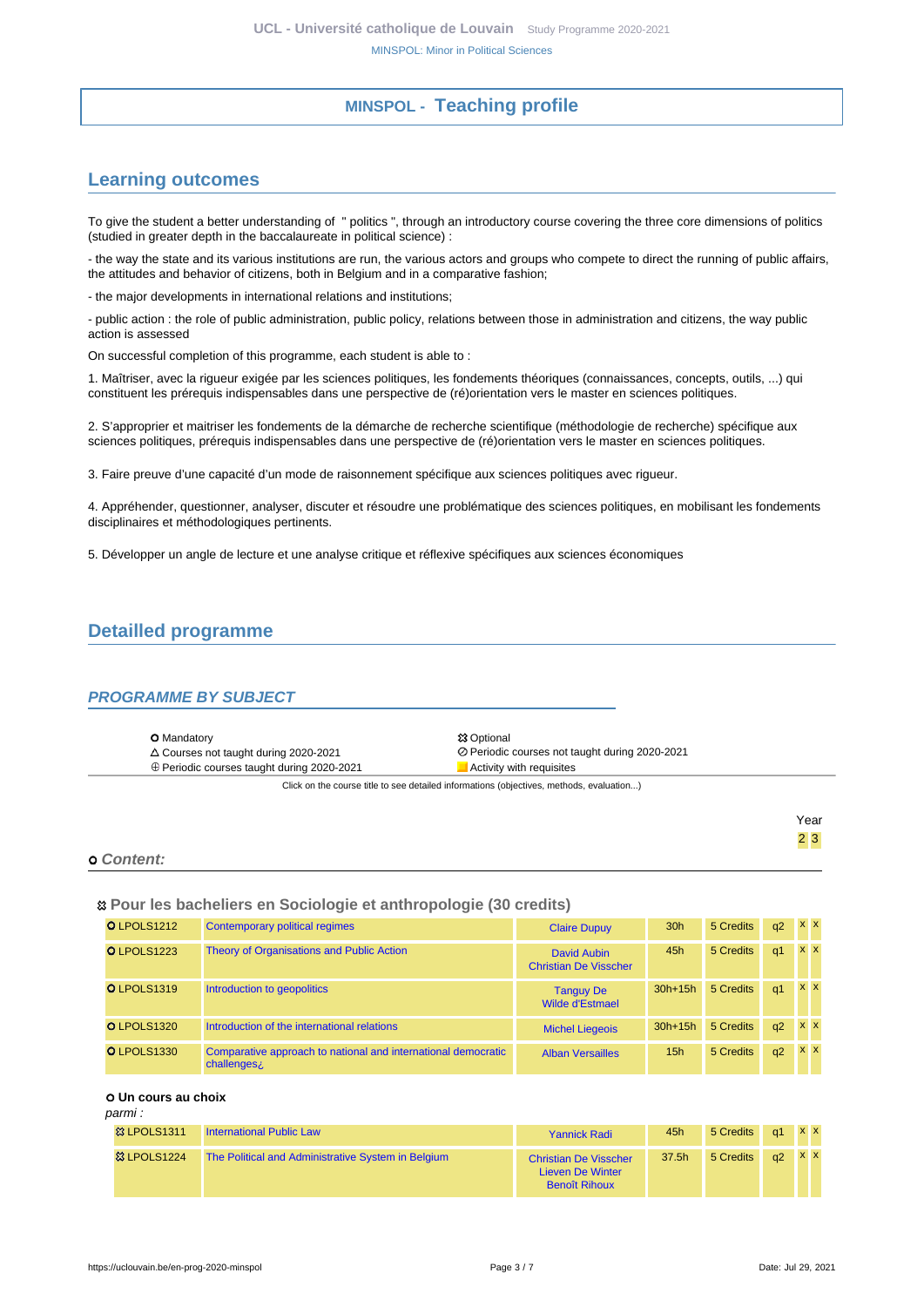## **UCL - Université catholique de Louvain** [Study Programme 2020-2021](https://uclouvain.be/en/study-programme) [MINSPOL: Minor in Political Sciences](https://uclouvain.be/en-prog-2020-minspol.html)

|                        |                                           |                                                                               |     |           |    | Year |                  |
|------------------------|-------------------------------------------|-------------------------------------------------------------------------------|-----|-----------|----|------|------------------|
|                        |                                           |                                                                               |     |           |    |      | $2\vert 3 \vert$ |
| <b>&amp; LPOLS1323</b> | <b>European Institutions and Policies</b> | <b>Vincent Laborderie</b><br><b>Compensates Tanguy</b><br>De Wilde d'Estmael) | 40h | 5 Credits | q1 | XX   |                  |

#### **Pour les bacheliers en Sciences humaines et sociales (HUSO) (30 credits)**

| O LPOLS1212        | Contemporary political regimes                                                           | <b>Claire Dupuy</b>                         | 30 <sub>h</sub> | 5 Credits | q2 | $x \times$ |
|--------------------|------------------------------------------------------------------------------------------|---------------------------------------------|-----------------|-----------|----|------------|
| O LPOLS1223        | <b>Theory of Organisations and Public Action</b>                                         | David Aubin<br><b>Christian De Visscher</b> | 45h             | 5 Credits | q1 | $x \times$ |
| O LPOLS1319        | Introduction to geopolitics                                                              | <b>Tanguy De</b><br>Wilde d'Estmael         | $30h+15h$       | 5 Credits | q1 | <b>x</b> x |
| O LPOLS1320        | Introduction of the international relations                                              | <b>Michel Liegeois</b>                      | $30h+15h$       | 5 Credits | q2 | <b>x x</b> |
| <b>O LPOLS1330</b> | Comparative approach to national and international democratic<br>challenges <sub>i</sub> | <b>Alban Versailles</b>                     | 15h             | 5 Credits | q2 | <b>x x</b> |

### **Un cours au choix**

#### parmi:

| 83 LPOLS1311 | <b>International Public Law</b>                       | <b>Yannick Radi</b>                                 | 45h             | 5 Credits   q1 X X |               |  |
|--------------|-------------------------------------------------------|-----------------------------------------------------|-----------------|--------------------|---------------|--|
| 83 LSPED1214 | Demographic issues and challenges in the 21st century | <b>Philippe Bocquier</b><br><b>Christine Schnor</b> | 30 <sub>h</sub> | 5 Credits          | $q1 \times X$ |  |

### **Pour les bacheliers autres que SOCA et HUSO (30 credits)**

| <b>O</b> LESPO1114 | <b>Political Science</b>                                                     | <b>Pierre Baudewyns</b><br><b>Min Reuchamps</b> | 30 <sub>h</sub> | 5 Credits | q1<br>or $a2$         | <b>XX</b> |  |
|--------------------|------------------------------------------------------------------------------|-------------------------------------------------|-----------------|-----------|-----------------------|-----------|--|
| O LPOLS1330        | Comparative approach to national and international democratic<br>challenges; | <b>Alban Versailles</b>                         | 15h             | 5 Credits | $\alpha$ <sup>2</sup> | <b>XX</b> |  |

#### **Un cours au choix** parmi:

| $\mu$ unu.             |                                             |                                     |           |           |               |         |  |
|------------------------|---------------------------------------------|-------------------------------------|-----------|-----------|---------------|---------|--|
| <b>&amp; LPOLS1319</b> | Introduction to geopolitics                 | <b>Tanguy De</b><br>Wilde d'Estmael | $30h+15h$ | 5 Credits | $\alpha$ 1    | $X$ $X$ |  |
| <b>&amp; LPOLS1320</b> | Introduction of the international relations | <b>Michel Liegeois</b>              | $30h+15h$ | 5 Credits | $q2 \times X$ |         |  |

#### **Un cours au choix** parmi:

| panni.                 |                                           |                                                                          |     |           |    |           |           |
|------------------------|-------------------------------------------|--------------------------------------------------------------------------|-----|-----------|----|-----------|-----------|
| <b>&amp; LPOLS1223</b> | Theory of Organisations and Public Action | David Aubin<br><b>Christian De Visscher</b>                              | 45h | 5 Credits | q1 | <b>XX</b> |           |
| <b>&amp; LPOLS1323</b> | <b>European Institutions and Policies</b> | <b>Vincent Laborderie</b><br>(compensates Tanguy)<br>De Wilde d'Estmael) | 40h | 5 Credits | a1 |           | <b>XX</b> |

#### **0 A choisir**

#### Minimum 10 crédits parmi

| <b>&amp; LPOLS1121</b> | Sociologie du comportement politique                                                                                                                                                                                                           | <b>Benoît Rihoux</b>                                                            | 22.5h           | 4 Credits | q2 | $X$ $X$    |
|------------------------|------------------------------------------------------------------------------------------------------------------------------------------------------------------------------------------------------------------------------------------------|---------------------------------------------------------------------------------|-----------------|-----------|----|------------|
| <b>83 LPOLS1224</b>    | The Political and Administrative System in Belgium                                                                                                                                                                                             | <b>Christian De Visscher</b><br><b>Lieven De Winter</b><br><b>Benoît Rihoux</b> | 37.5h           | 5 Credits | q2 | <b>x</b> x |
| <b>&amp; LPOLS1212</b> | Contemporary political regimes                                                                                                                                                                                                                 | <b>Claire Dupuy</b>                                                             | 30 <sub>h</sub> | 5 Credits | q2 | <b>XX</b>  |
| <b>&amp; LPOLS1235</b> | Introduction à l'épistémologie et à la démarche scientifique des<br>sciences sociales<br>Attention : ce cours ne peut être pris seul. L'étudiant<br>devra compléter obligatoirement son programme par<br>l'ajout de LPOLS1221 ou de LCOPS1212. | <b>Nathalie Burnay</b>                                                          | 20h             | 2 Credits | q1 | $X$ $X$    |

#### **Un parmi**

| <sup>33</sup> LPOLS1221 Quantitative Data Analysis | <b>Jacques Marquet</b>                                                                               |           | 25h+20h 4 Credits q1 X X |               |  |
|----------------------------------------------------|------------------------------------------------------------------------------------------------------|-----------|--------------------------|---------------|--|
| <sup>3</sup> & LCOPS1212 Qualitative data analysis | <b>Mathieu Berger</b><br><b>Alban Versailles</b><br><i>(compensates)</i><br><b>Pierre Baudewyns)</b> | $25h+20h$ | 4 Credits                | $q2 \times x$ |  |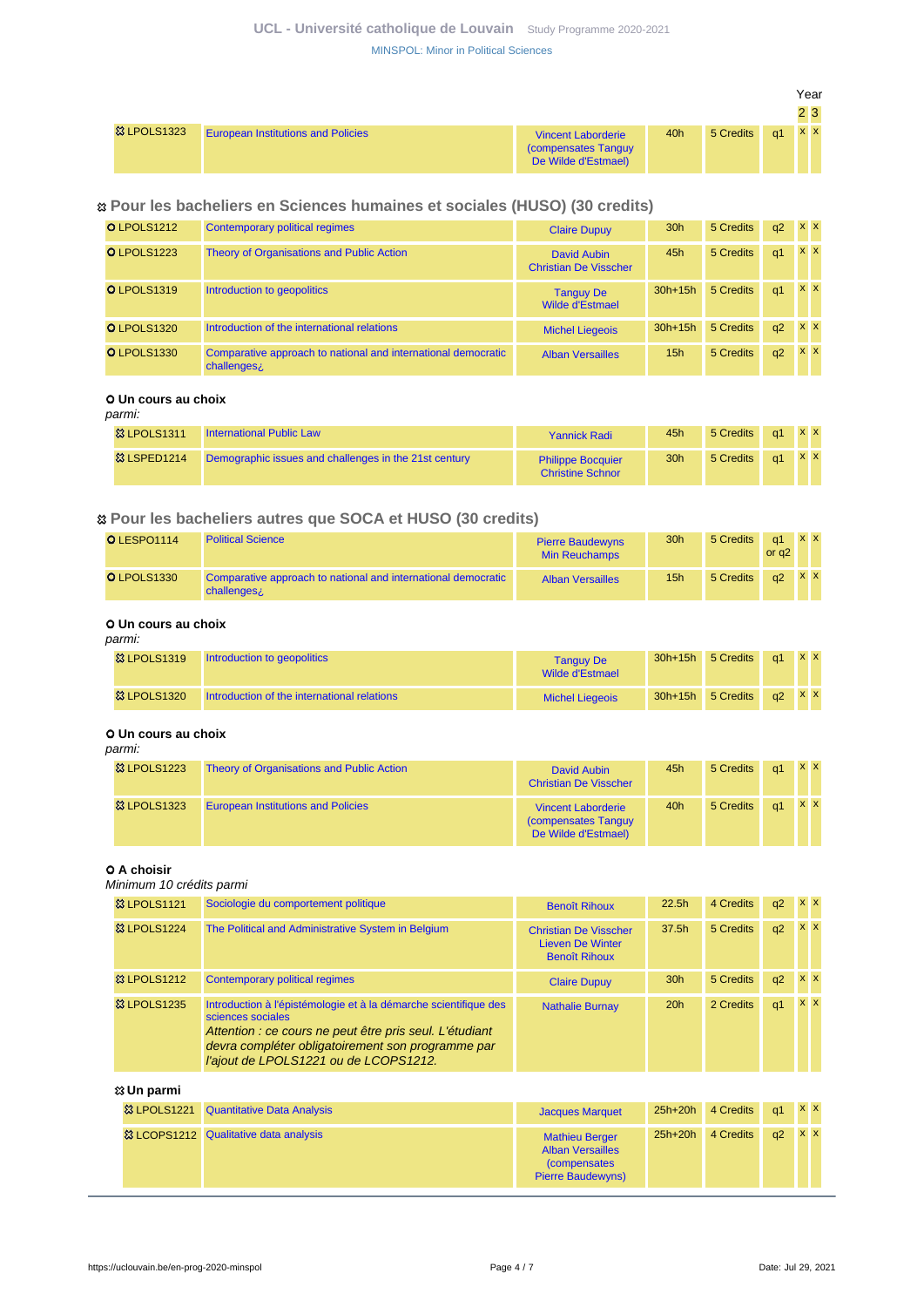#### <span id="page-4-0"></span>**COURSE PREREQUISITES**

There are no prerequisites between course units (CUs) for this programme, i.e. the programme activity (course unit, CU) whose learning outcomes are to be certified and the corresponding credits awarded by the jury before registration in another CU.

#### <span id="page-4-1"></span>**THE PROGRAMME'S COURSES AND LEARNING OUTCOMES**

For each UCLouvain training programme, a [reference framework of learning outcomes](https://uclouvain.be/en-prog-2020-minspol-competences_et_acquis.html) specifies the competences expected of every graduate on completion of the programme. You can see the contribution of each teaching unit to the programme's reference framework of learning outcomes in the document "In which teaching units are the competences and learning outcomes in the programme's reference framework developed and mastered by the student?"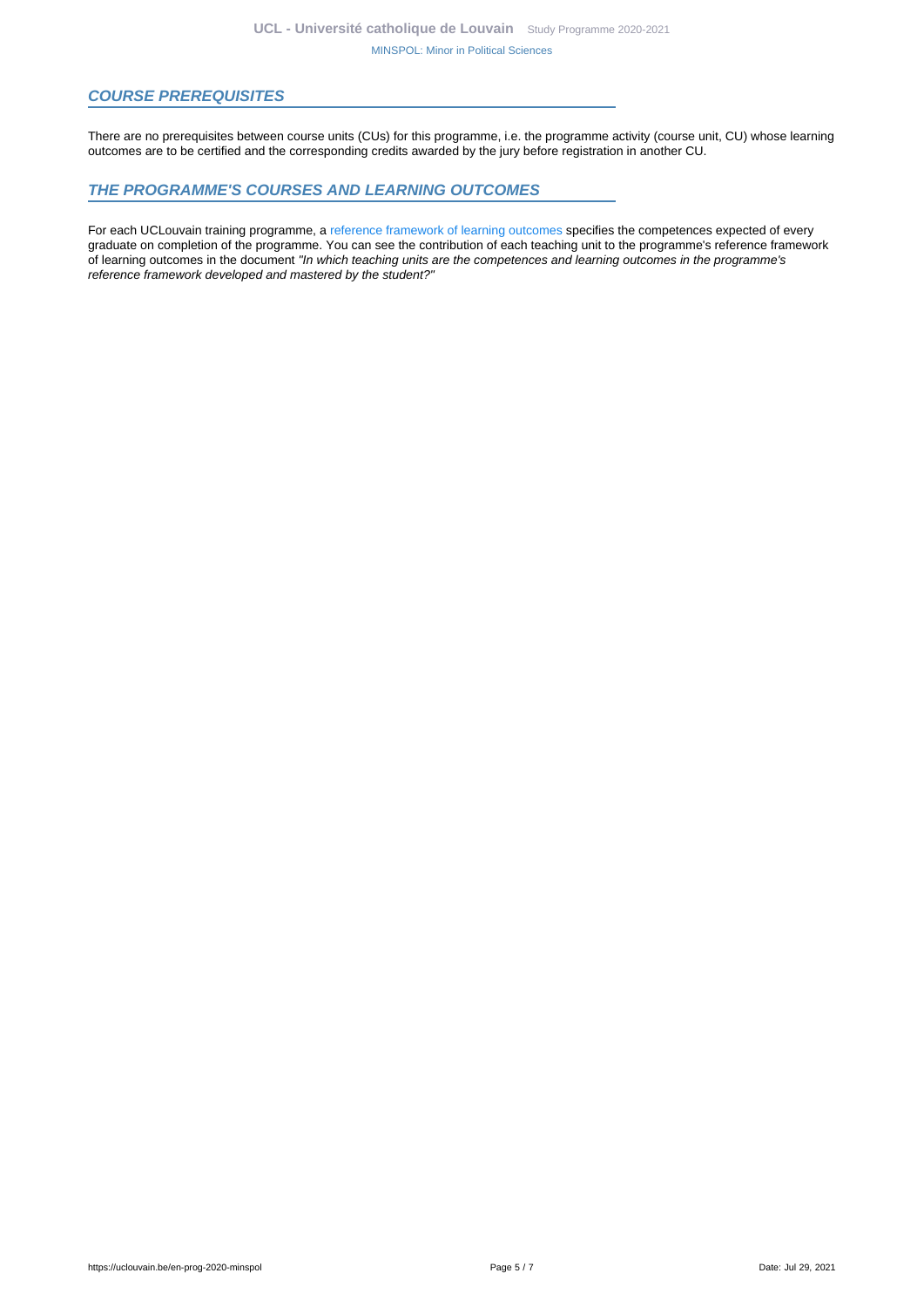## **MINSPOL - Information**

# <span id="page-5-1"></span><span id="page-5-0"></span>**Access Requirements**

#### **Specific access requirements**

All baccalaureate students are admitted onto the course. The minor in political sciences is recommended to students who are looking for a course to complement their training in human science, hoping to gain an additional 'insight' into another subject or a course to enrich a baccalaureate program, by adding a rigorous analysis of current political phenomena and issues.

# <span id="page-5-2"></span>**Evaluation**

**The evaluation methods comply with the regulations concerning studies and exams (https://uclouvain.be/fr/decouvrir/ rgee.html). More detailed explanation of the modalities specific to each learning unit are available on their description sheets under the heading "Learning outcomes evaluation method".**

# <span id="page-5-3"></span>**Possible trainings at the end of the programme**

- Direct access to the master's in political sciences for bachelors in human and social science and for bachelors in sociology and anthropology.

- Access under conditions for other bachelors (with the consent of the person in charge of the program) : consideration will be given to all of the courses the student has taken as part of his/her baccalaureate, and in the event of some course not having been taken, these will be added to the Master's in Political Science program (maximum 15 credits).

## <span id="page-5-4"></span>**Contacts**

### **Curriculum Management**

Entity Structure entity SSH/ESPO/SESP Denomination [\(SESP\)](https://uclouvain.be/repertoires/entites/sesp)

Acronym SESP

Faculty Faculty of Economic, Social and Political Sciences and Communication [\(ESPO\)](https://uclouvain.be/repertoires/entites/espo) Sector **Sector Human Sciences** [\(SSH\)](https://uclouvain.be/repertoires/entites/ssh) Postal address Place Montesquieu 1 - bte L2.08.08 1348 Louvain-la-Neuve Tel: [+32 \(0\) 10 47 41 16](https://uclouvain.be/tel:+3210474116) - Fax: [+32 \(0\) 10 47 45 61](https://uclouvain.be/tel:+3210474561)

Academic supervisor: Benoît Rihoux